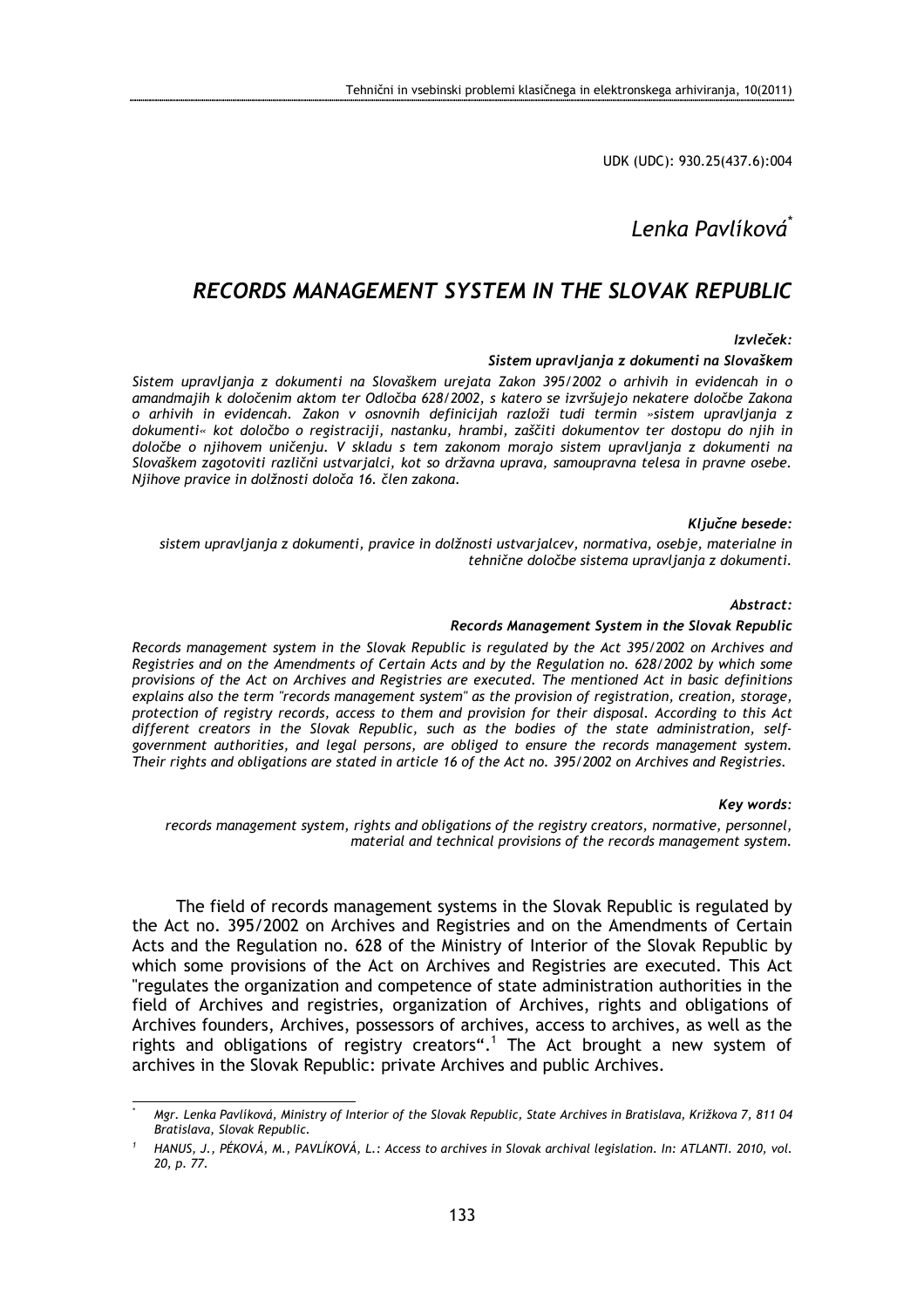### RECORDS MANAGEMENT SYSTEM

 The mentioned Act in basic definitions explains also the term records management system as the provision of registration, creation, storage, protection of registry records, access to them and provision for their disposal. In intentions of this Act different creators in the Slovak Republic are obliged to ensure the records management system, such as the bodies of the state administration, self-government authorities, and legal persons. Their rights and obligations are stated in article 16 of the Act no. 395/2002 on Archives and Registries.

Rights and obligations of a registry creator (Article 16)<sup>2</sup>

- 1. Rights of registry creators:
- to ask the Ministry, through the State Central Archives or State Archives with regional territorial competence, for information, expert advice or instruction;
- to entrust another person with the administration of the registry a registry creator is allowed to entrust another person with the administration of registry records that are no longer necessary for him and the retention period of which has not yet expired. Only a person with a completed secondary education and three years of practice in the field or a person with university education under Article 6 paragraph 3 letter b) first point is allowed to execute the administration of registry of another registry creator.

2. Obligations of a registry creator:

l

a) to elaborate guidelines for records management system and schedule for retention and evaluation of records and submit it to the State Central Archives or State Archives with regional territorial competence for approval;

Guidelines for records management system means the internal guidelines, which deal with:

- registering, creation, storage, protection and access to the registry records and their disposal,
- personnel, areal, material and technical provision of the record management system,
- tasks, scope and description of the activities performed by employees of the registry creator in individual aspects of the record management system.<sup>3</sup>

A schedule for retention and evaluation of records is also an internal guideline which structures the creator's registry into subject groups, future archival documents will be determined by the permanent documentary value and all registry records will be determined by their retention period. With respect to a registry creator under Article 16 paragraph 3, the schedule for retention and evaluation of records shall form an integral part of the guidelines for records management system. In connection with this obligation (to elaborate guidelines for records management system) the Department of Archives and Registries issued the aid to determine the obligation to elaborate these internal guidelines. The registry creators were divided into three groups:

• the registry creators, who are obliged to elaborate the guidelines for a records management system and also the schedule for retention and evaluation of records;

<sup>2</sup> Article 16 of Act no. 395/2002 on Archives and Registries and on the Amendments of Certain Acts.

<sup>3</sup> Article 17 of Act no. 395/2002 on Archives and Registries and on the Amendments of Certain Acts.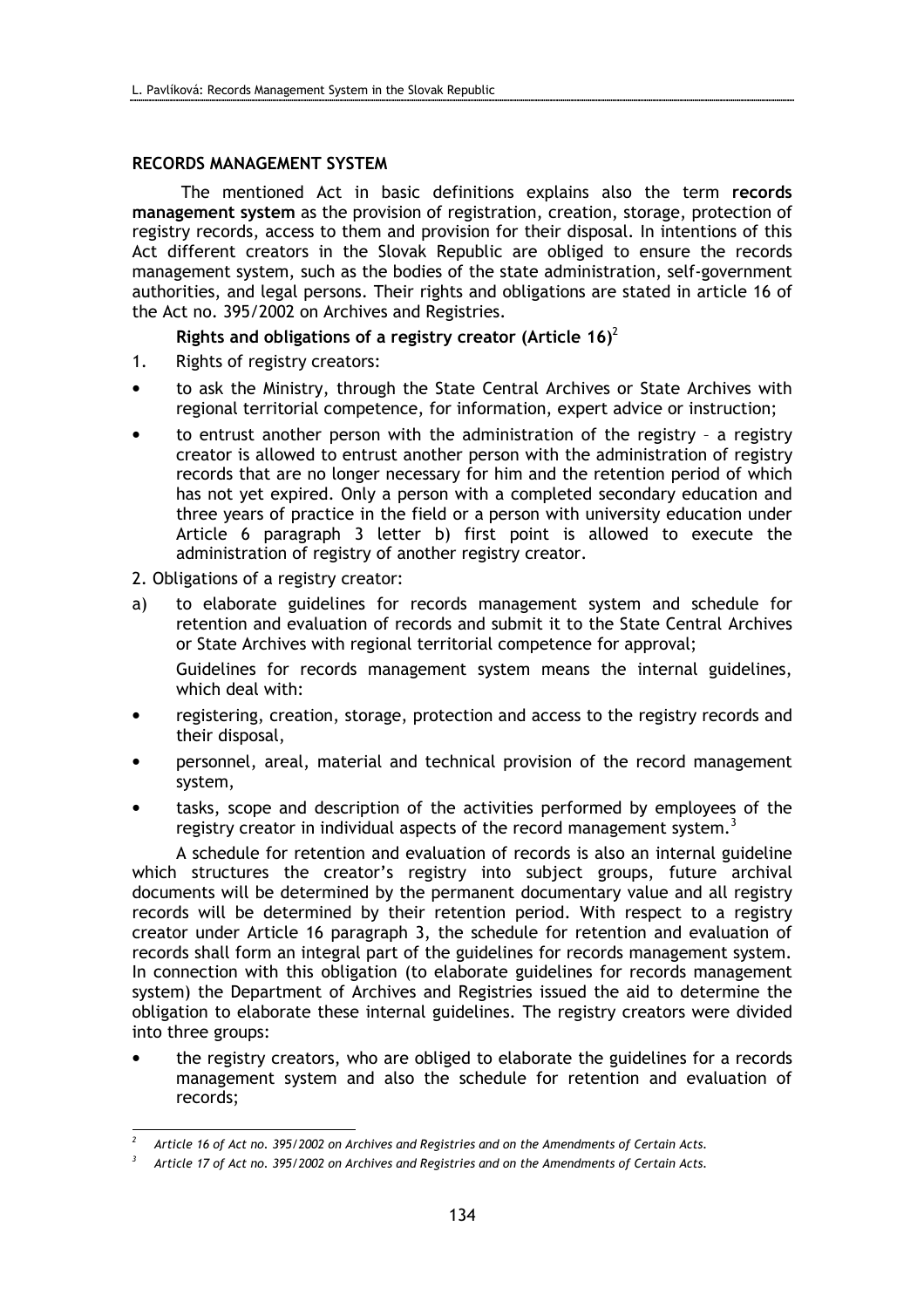- the registry creators, who are obliged to elaborate only the schedule for retention and evaluation of records;
- the registry creators, who are not obliged to elaborate guidelines for records management system nor the schedule for retention and evaluation of records;
- b) to register records originated from activity of the creator and records received - keeping an exact and complex evidence in specific aids of the records management system;
- c) to provide for the records management system it means a normative, personnel and material-technical provision of the records management system;
- d) to provide for the stability of a registry record may include preventive and specialized activities to ensure a registry record longevity in good physical condition. If a registry record is made on paper, the paper has to comply with requirements specified by a technical standard. $4$  In this context we can not forget the question of stability of the electronic registry records or electronic archival documents;
- e) to ensure that the records management system is executed by persons with a completed secondary education as a minimum;
- f) to locate the registry in premises that guarantee its preservation;
- g) to enable the execution of expert /professional/ state supervision over the records management system. The ways of execution of expert state supervision are control and survey. The Ministry shall execute professional state supervision in state authorities a minimum of once in five years. In legitimate cases, it is allowed to agree on an even longer period. Professional state supervision at other legal persons and physical persons is executed on dates agreed with them by the Ministry.

A civil servant executing professional state supervision is entitled:

- to enter the Archives premises and premises in which archives are stored and the premises of registries;
- to require the necessary records, data, information and explanations referring to the observance of the obligations stipulated by this act; he is not allowed to make abstracts, transcripts or copies from archives and registry records;
- to require demonstration of the identity of persons performing activities pursuant to this act in Archives and at the registry administration; A civil servant executing professional state supervision is obliged:
- to present himself in advance with an identity card authorizing him for the execution of professional state supervision; the Ministry issues the identity cards;
- to provide information, expert advice or instruction, as requested;
- to keep confidential all matters that he learns during the execution of professional state supervision;
- to make a written report after the completion of the control and submit or deliver it to the founder of Archives, possessor of archives, or creator of a registry and the registry administrator of another creator;<sup>5</sup>

l

<sup>4</sup>Article 16 of Act no. 395/2002 on Archives and Registries and on the Amendments of Certain Acts.

<sup>5</sup> Article 28 of Act no. 395/2002 on Archives and Registries and on the Amendments of Certain Acts.